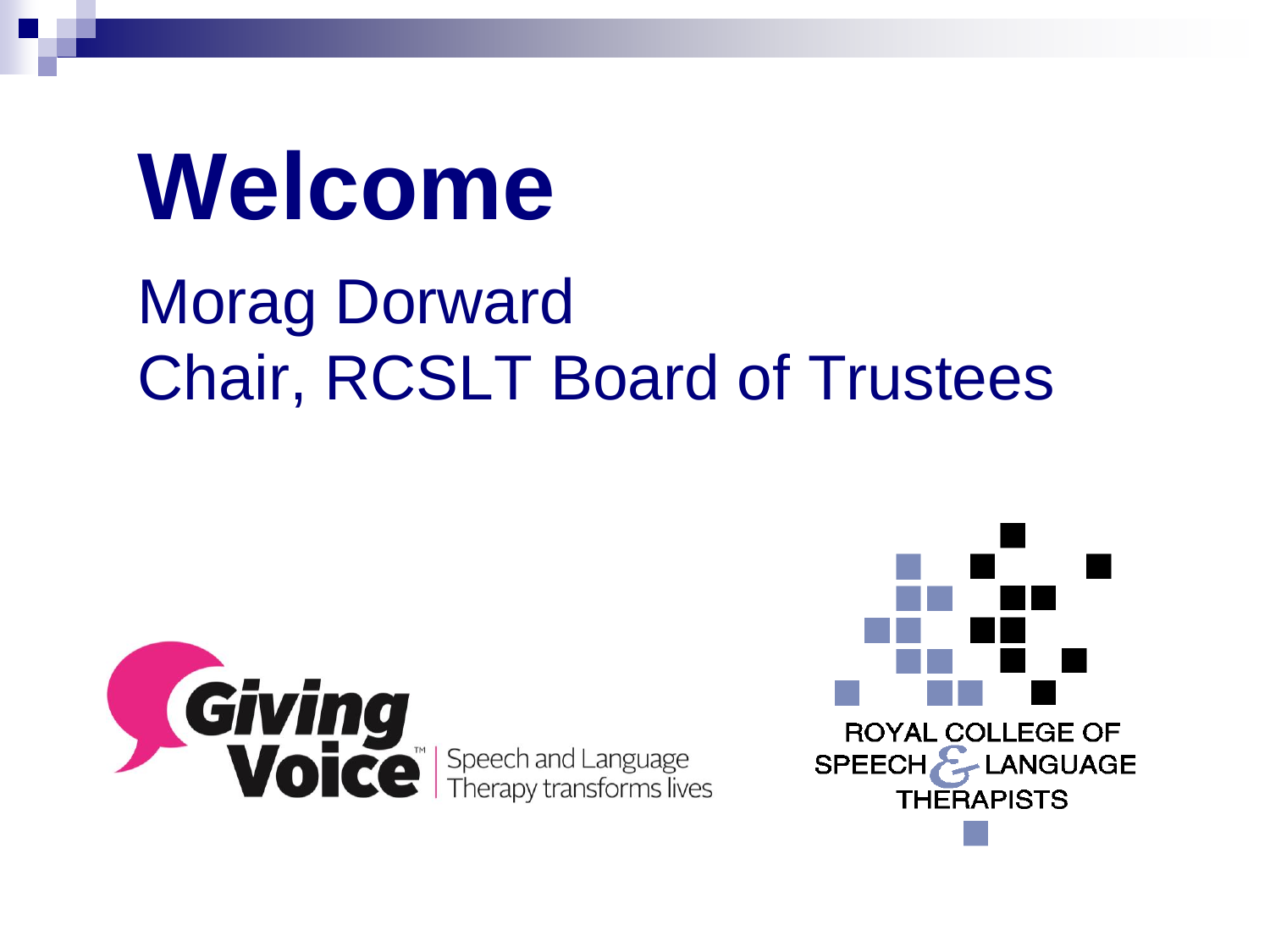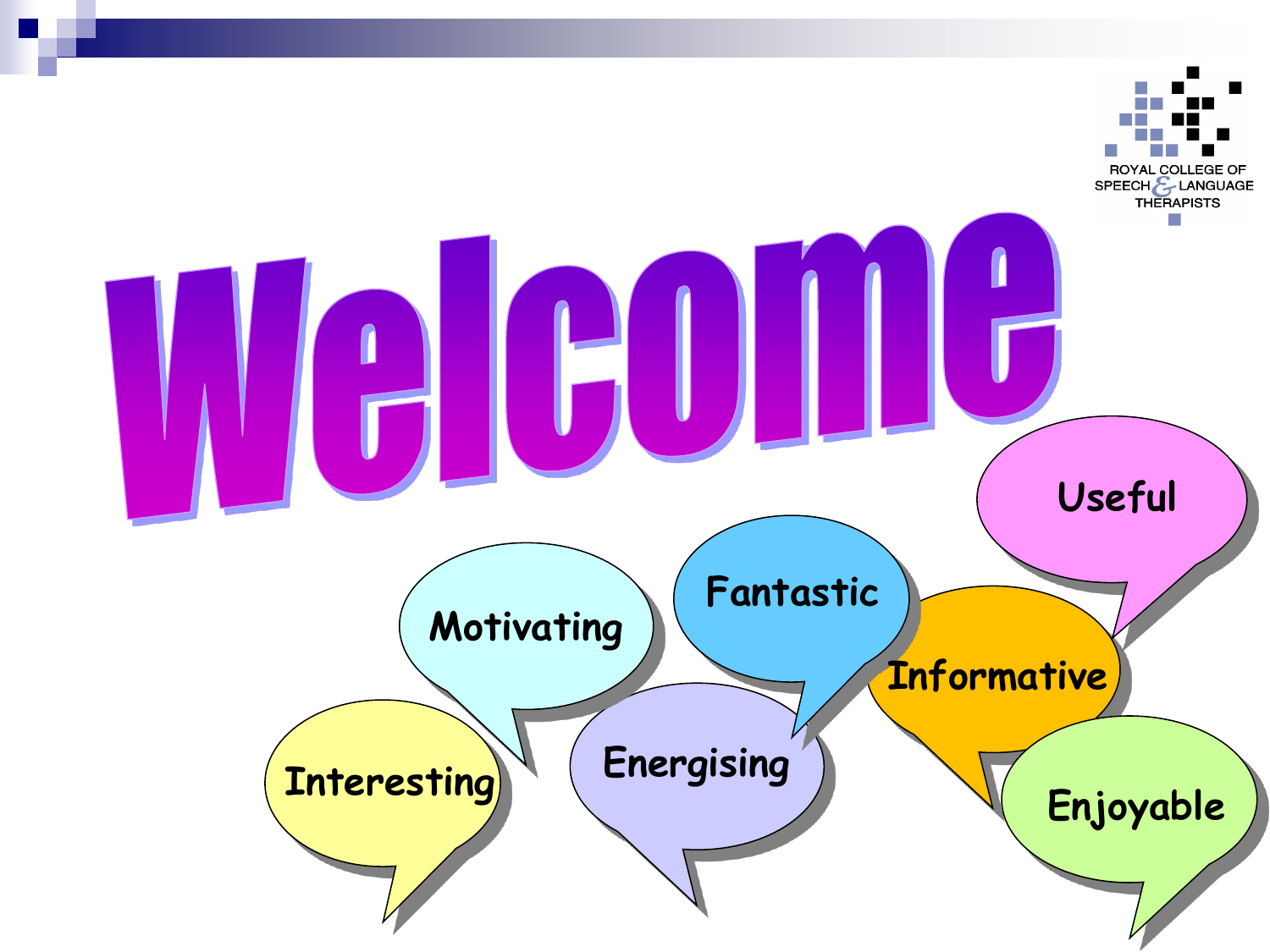## **RCSLT and the HCPC**



**Professional body** 

- Supports patients and practitioners
- Member-led, responds to government policy
- **Holds the body of knowledge** for the speech and language therapy profession
- **Provides indemnity insurance**

**NCDC** *chealth & care* 

- Regulatory body
- $\blacksquare$  Protects the public
- Operates in line with legislation Health Professions Order
- Sets threshold standards of proficiency for health professions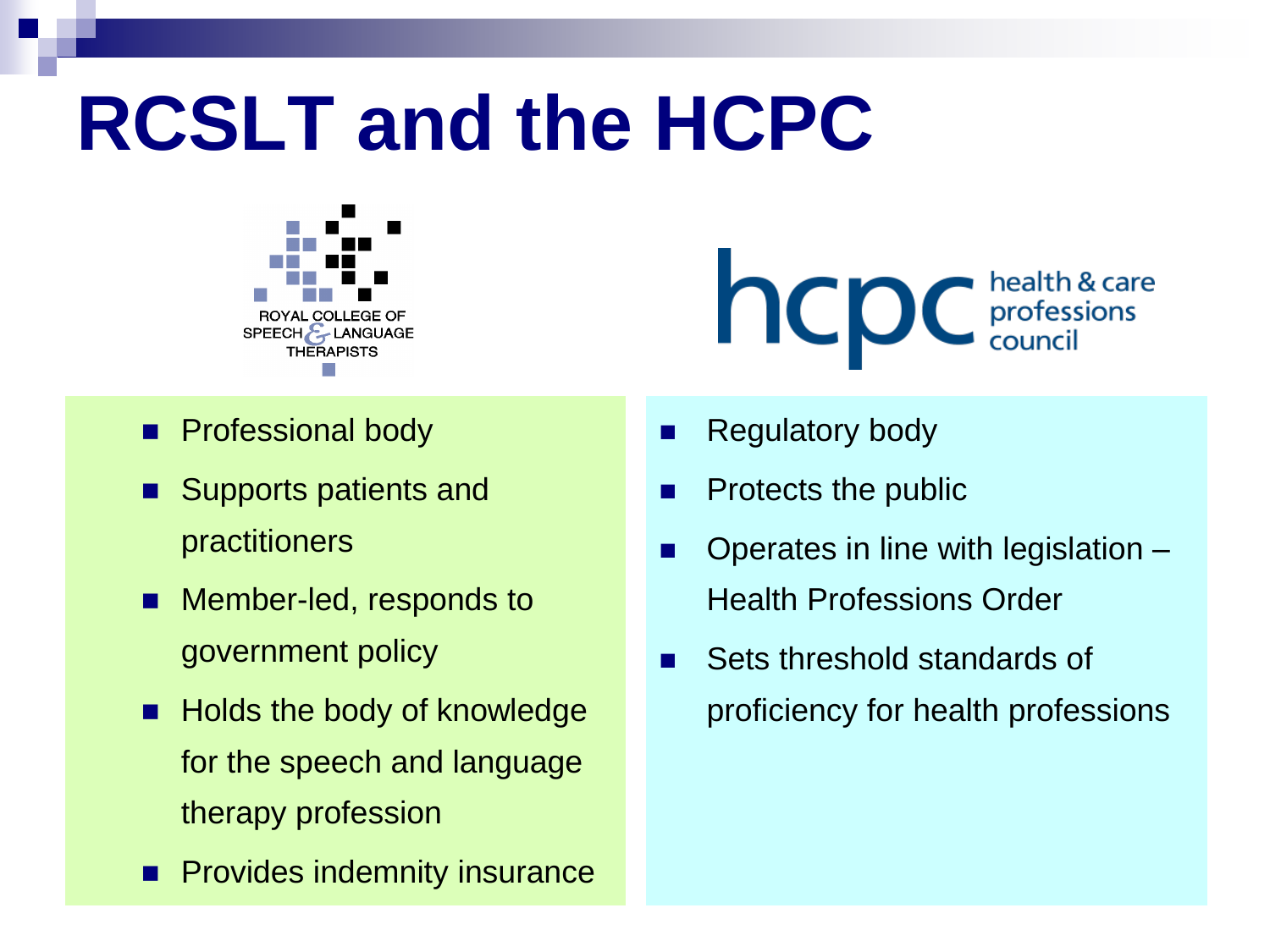

### **Why is RCSLT so important to you and me?**

- $\triangleright$  The RCSLT is the only professional body for SLTs in the UK
- $\triangleright$  It is the ambassador for our working practices and standards…which in turn supports people with communication and swallowing difficulties
- $\triangleright$  It is our professional network sharing best practice and building collaborations with fellow **SLTs**
- $\triangleright$  It is where we can find the latest information about speech and language therapy and use it to keep up-to-date in our practice and reflect on it for our CPD (A requirement from the HCPC)



*Euan MacDonald presenting at the RCSLT Conference in Glasgow on 27- 28 September 2017. [#RCSLT](https://www.instagram.com/explore/tags/rcslt/) [#rcslt2017](https://www.instagram.com/explore/tags/rcslt2017/)*

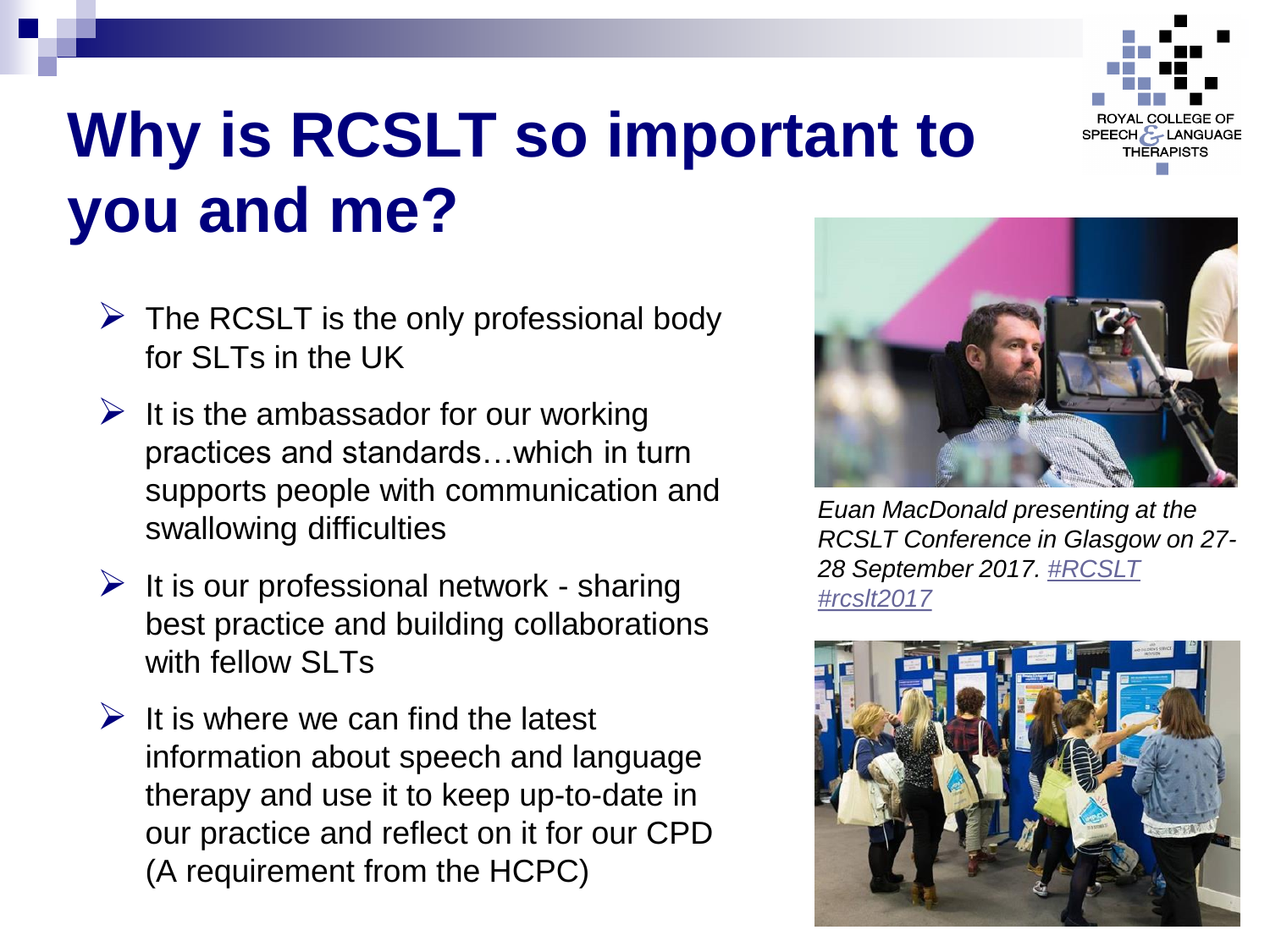## **What does the RCSLT look like?**

- Our members ARE the RCSLT (it looks like you!)
- $\triangleright$  Offices in London, Edinburgh, Cardiff and Belfast
- $\triangleright$  Member-led organisation: its work, how it is run and its legal commitments (its governance) is overseen by a Board of Trustees and committees which are largely comprised of its members
- $\triangleright$  Collaborative working with staff at the RCSLT: Senior Managers and teams, led by Kamini Gadhok, MBE, CEO





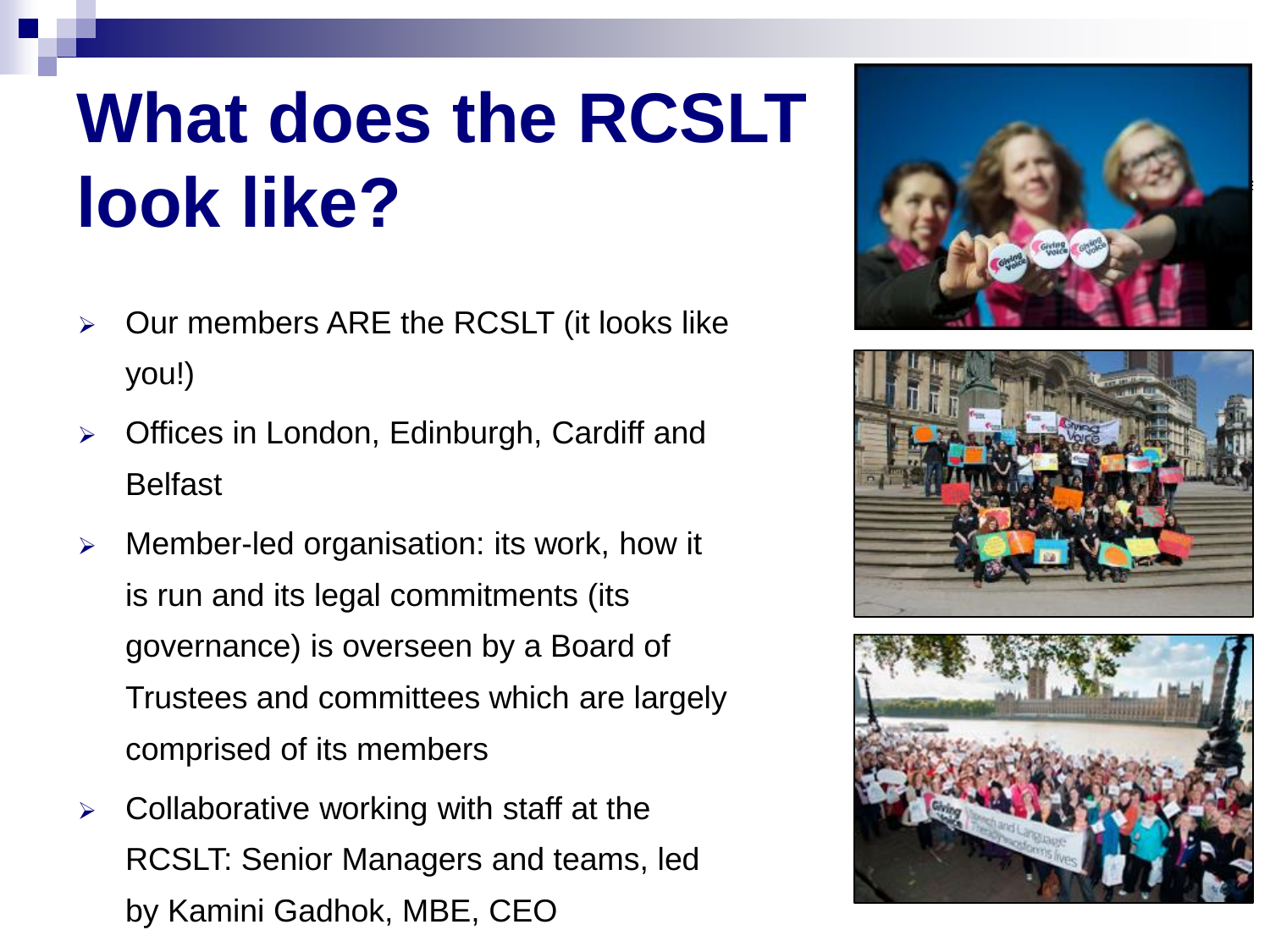## **Our policy work aims to:**



- $\triangleright$  Raise the profile of speech and language therapy in governments across the UK
- $\triangleright$  Inform and influence politicians and decision makers about communication difficulties and the impact these have on peoples' lives
- $\triangleright$  Provide the evidence to show why this should influence the development of national policy
- $\triangleright$  Work in partnership with other organisations who share our vision



*For our campaign Swallow Awareness Day 2017* 

*Tom Peake at the international space station answering a question*  How can you eat or drink in weightlessness? Doesn't it float back up?

[#swallowaware2017](https://www.facebook.com/hashtag/swallowaware2017?source=feed_text&story_id=1437586716281110)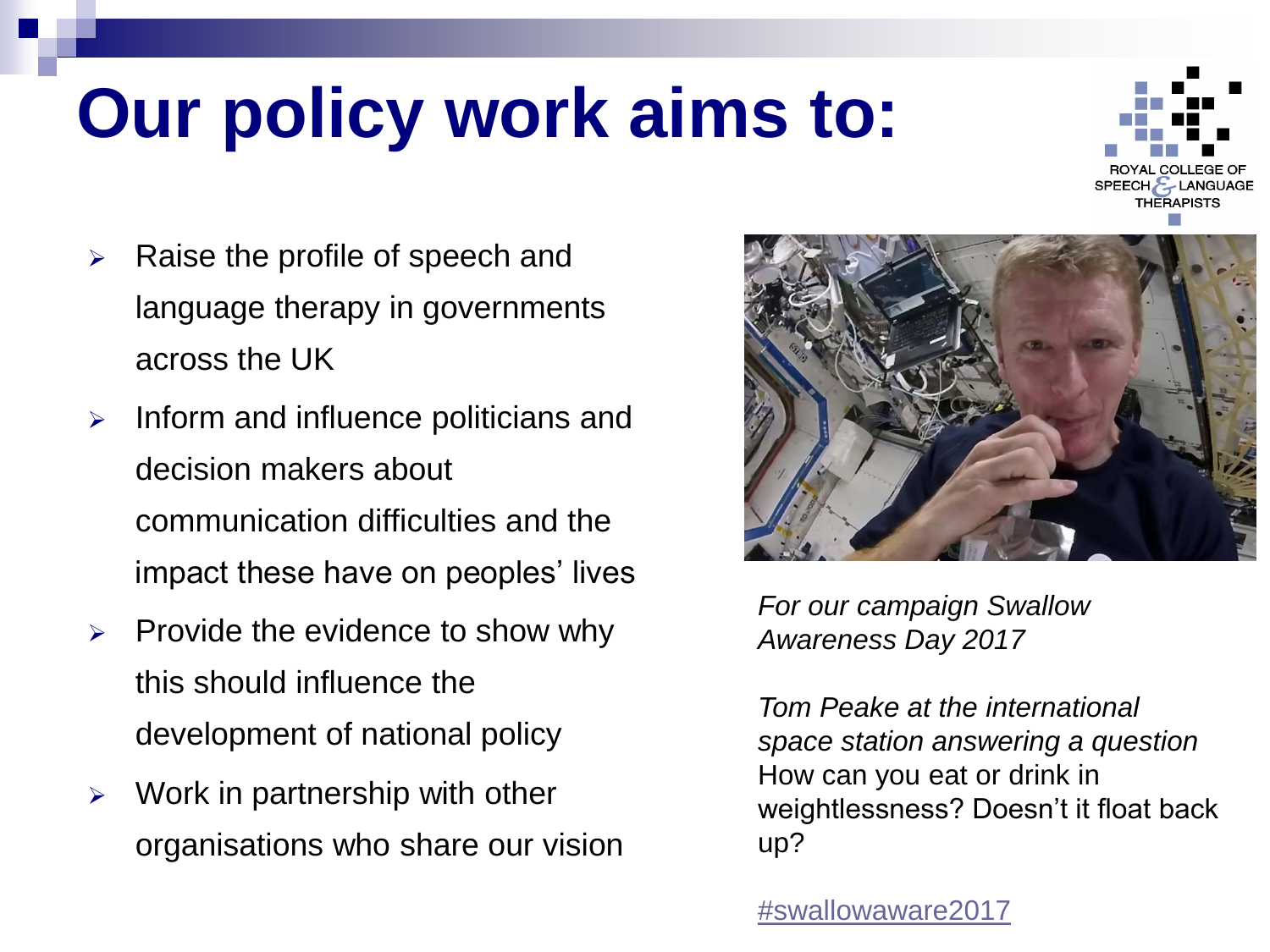## **Supporting members**



#### **Opportunities for sharing innovation, best practice and CPD**

- **Events**
- **Webinars**
- Bulletin magazine

#### **Professional networks**

- **Hubs**
- **CENs**
- Research Champions

**Raising awareness of the value of speech and language therapy through the Giving Voice campaign**

#### **Information, resources and tools**

- **The new RCSLT website**
- Online CPD diary
- **E-learning**

#### **Support for students**

- **F** HEI (Higher Education Institution) roadshows
- *Starting your career as an SLT* guide
- **Student web pages**
- **National Student Study Day**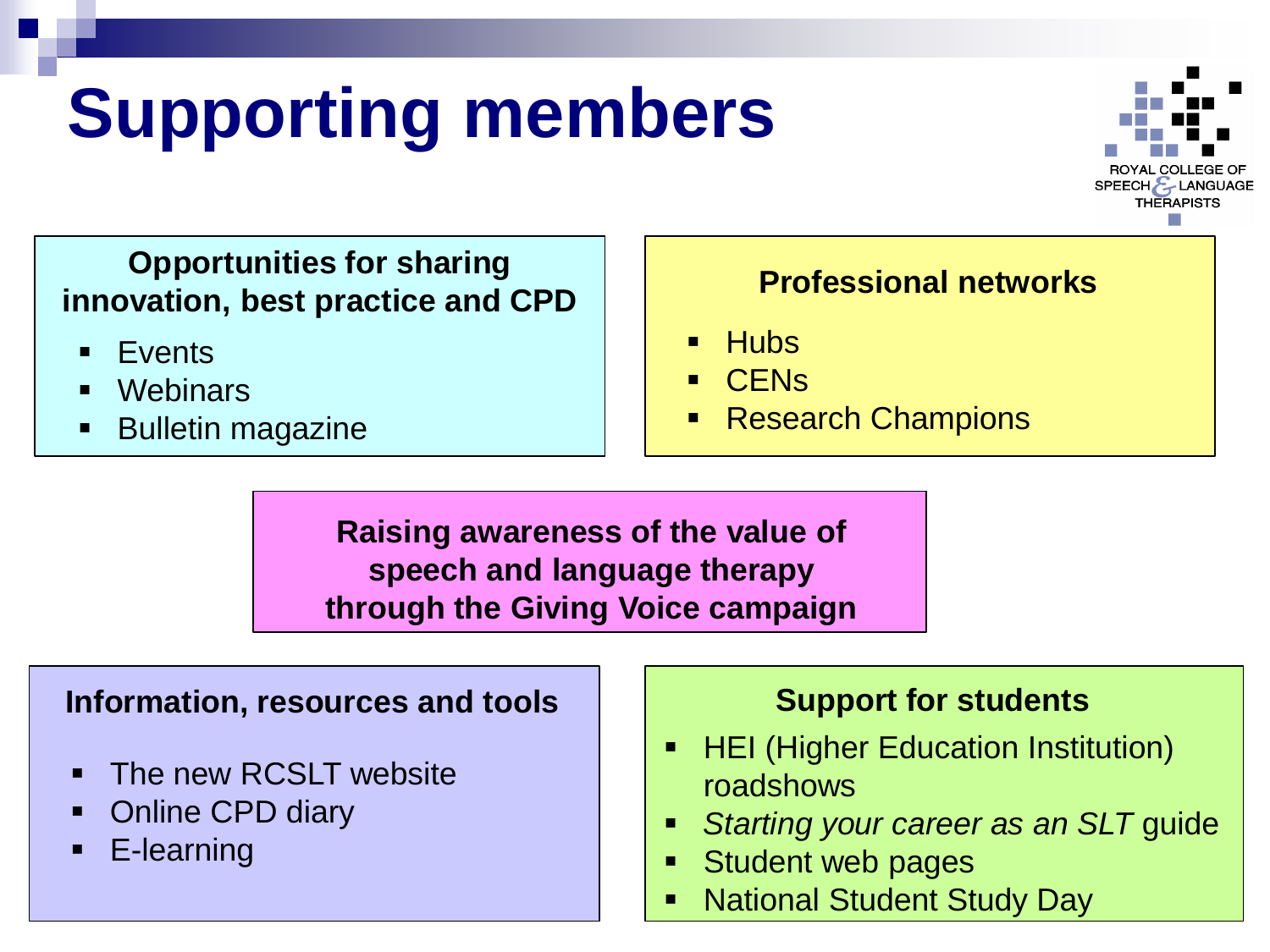### **And more…**



- **Communicating Quality Live**  includes real-life scenarios that you can use to help professional practice dilemmas
- **Clinical Resources**  find information about 27 clinical areas
- **Research centre** and access to online journals

*There will be more about these later…*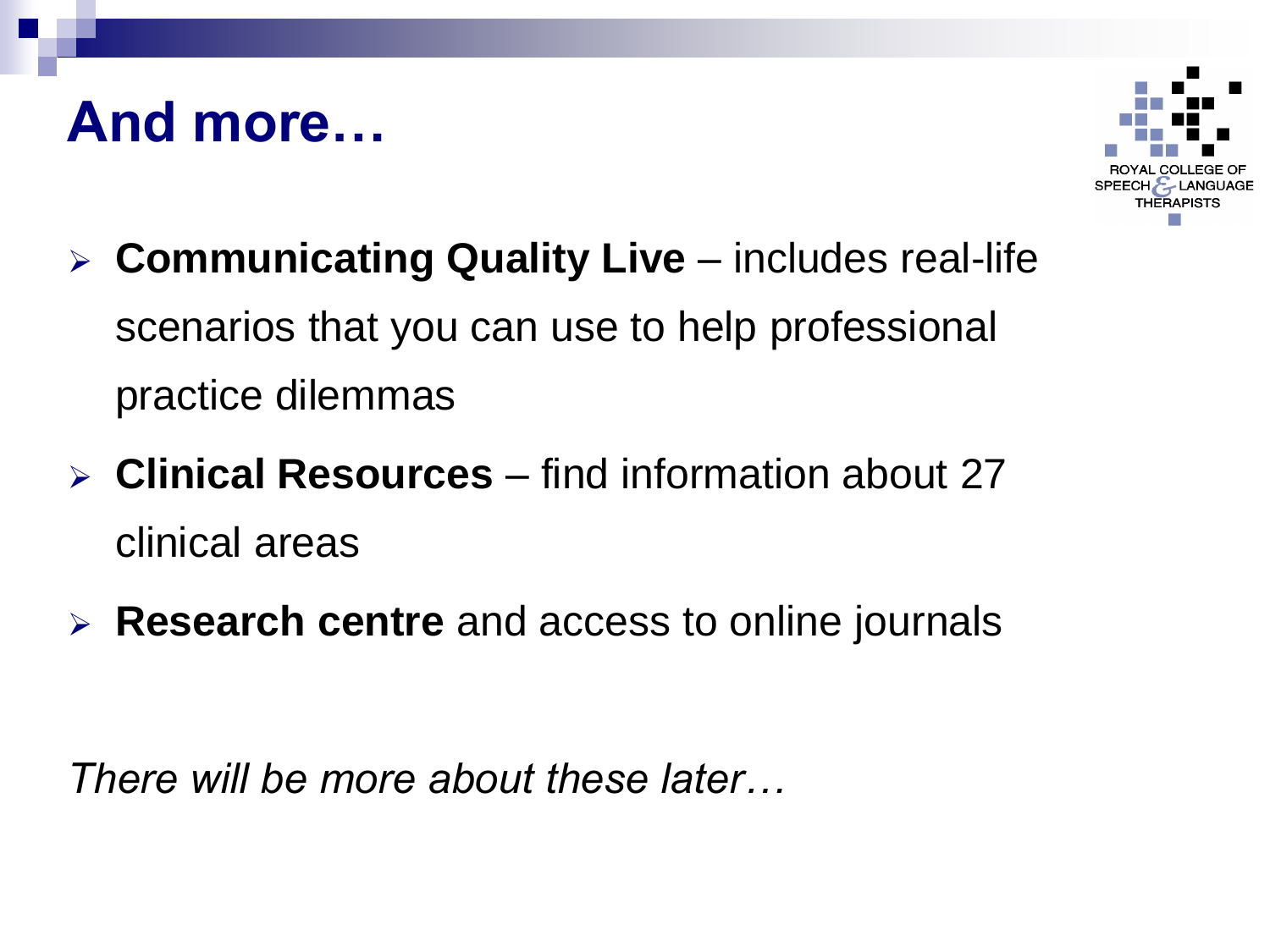# **RCSLT Mission Statement**



**Better lives for people with communication and swallowing needs**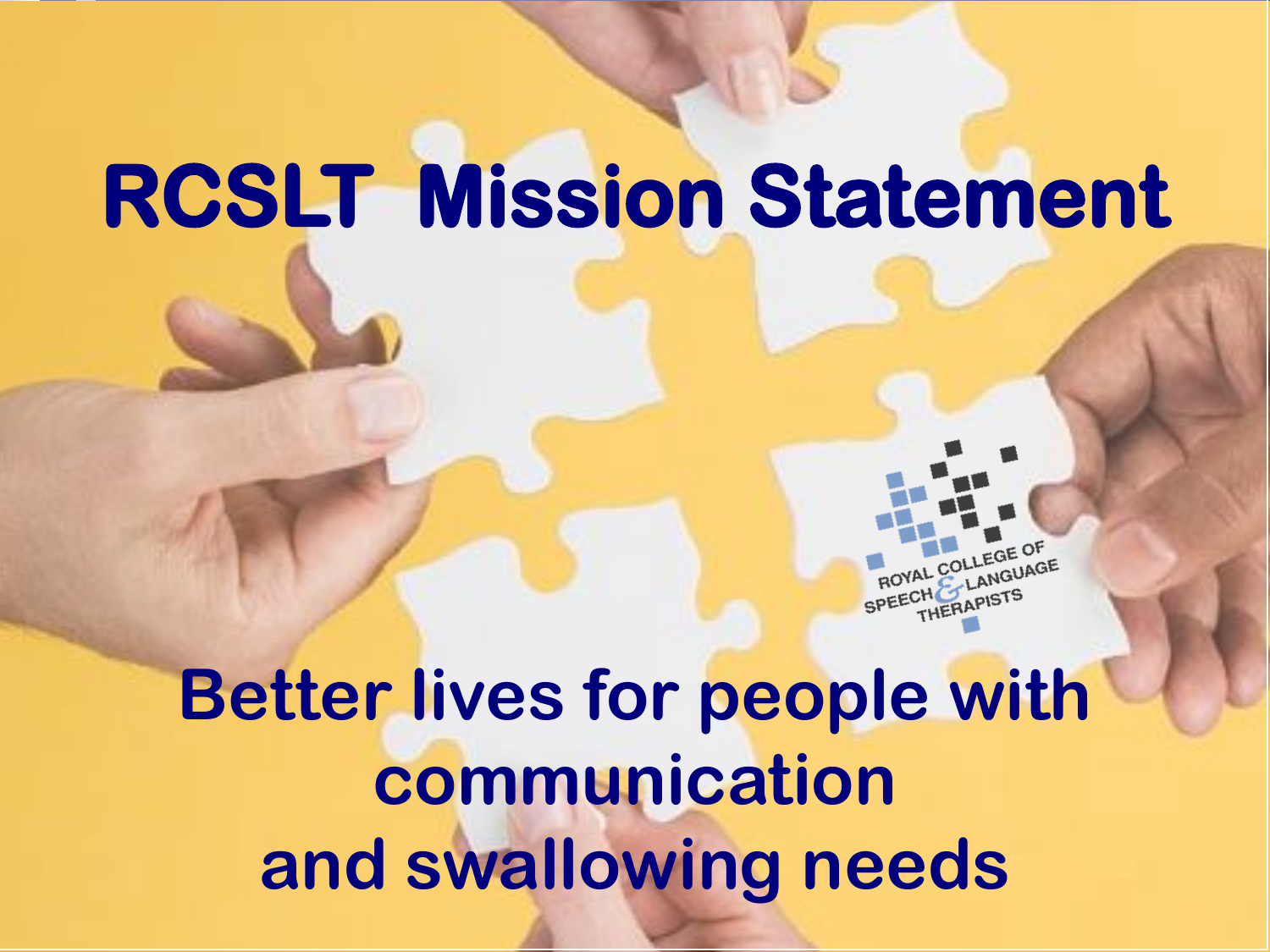

# **RCSLT Vision Statement**

## **To be the professional body that promotes excellence and supports speech and language therapy**